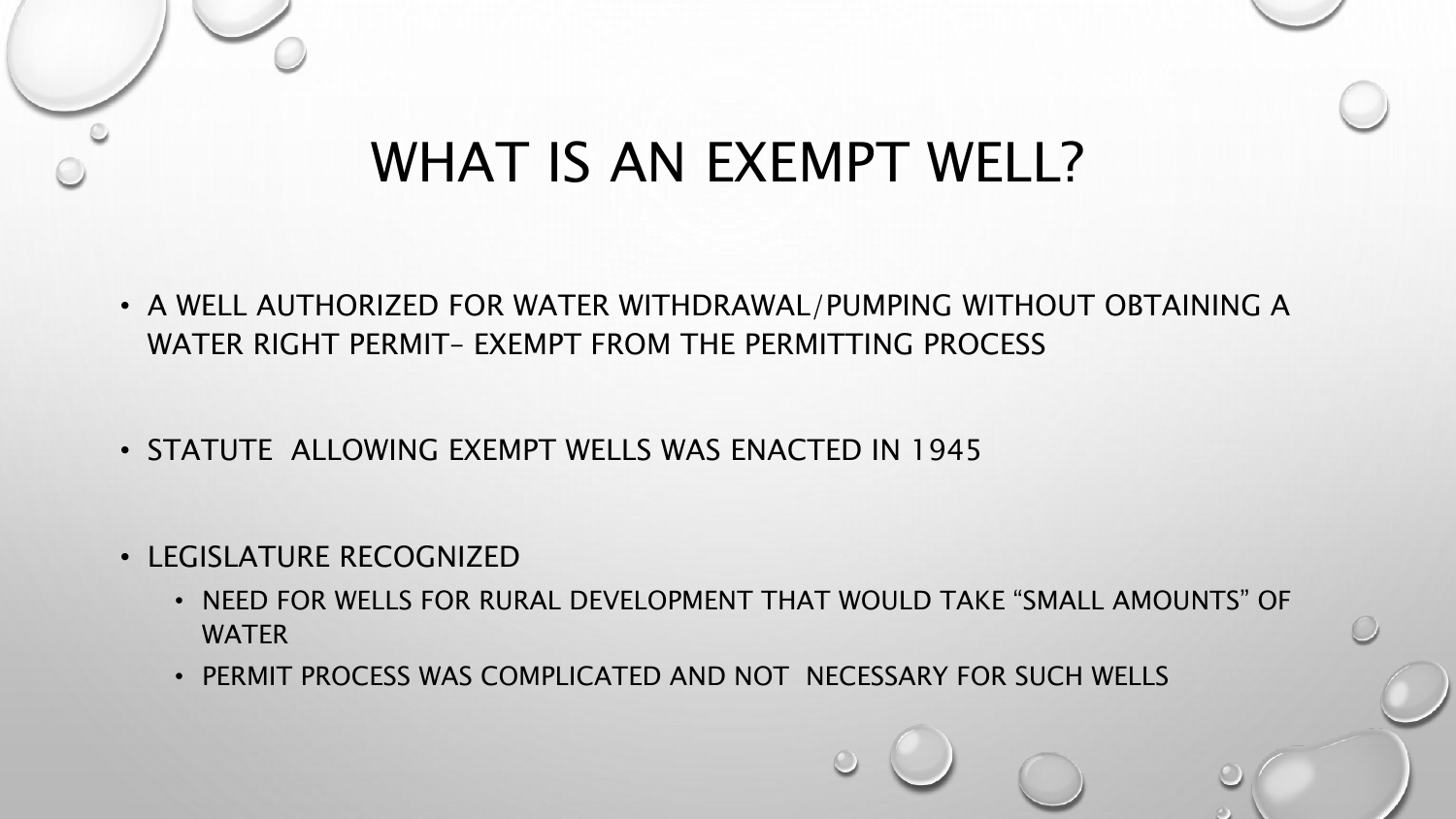# WHAT IS ALLOWED FOR AN EXEMPT WELL?

- SINGLE OR GROUP DOMESTIC
	- LIMITED TO NO MORE THAN 5,000 GALLONS PER DAY
- IRRIGATION OF ½ ACRE LAWN OR NON-COMMERCIAL GARDEN
	- LIMITED BY BENEFICIAL USE (NO GPD LIMIT)
- STOCK WATERING
	- UNLIMITED QUANTITY
- INDUSTRIAL USE
	- UP TO 5,000 GPD (NO ACRE LIMIT)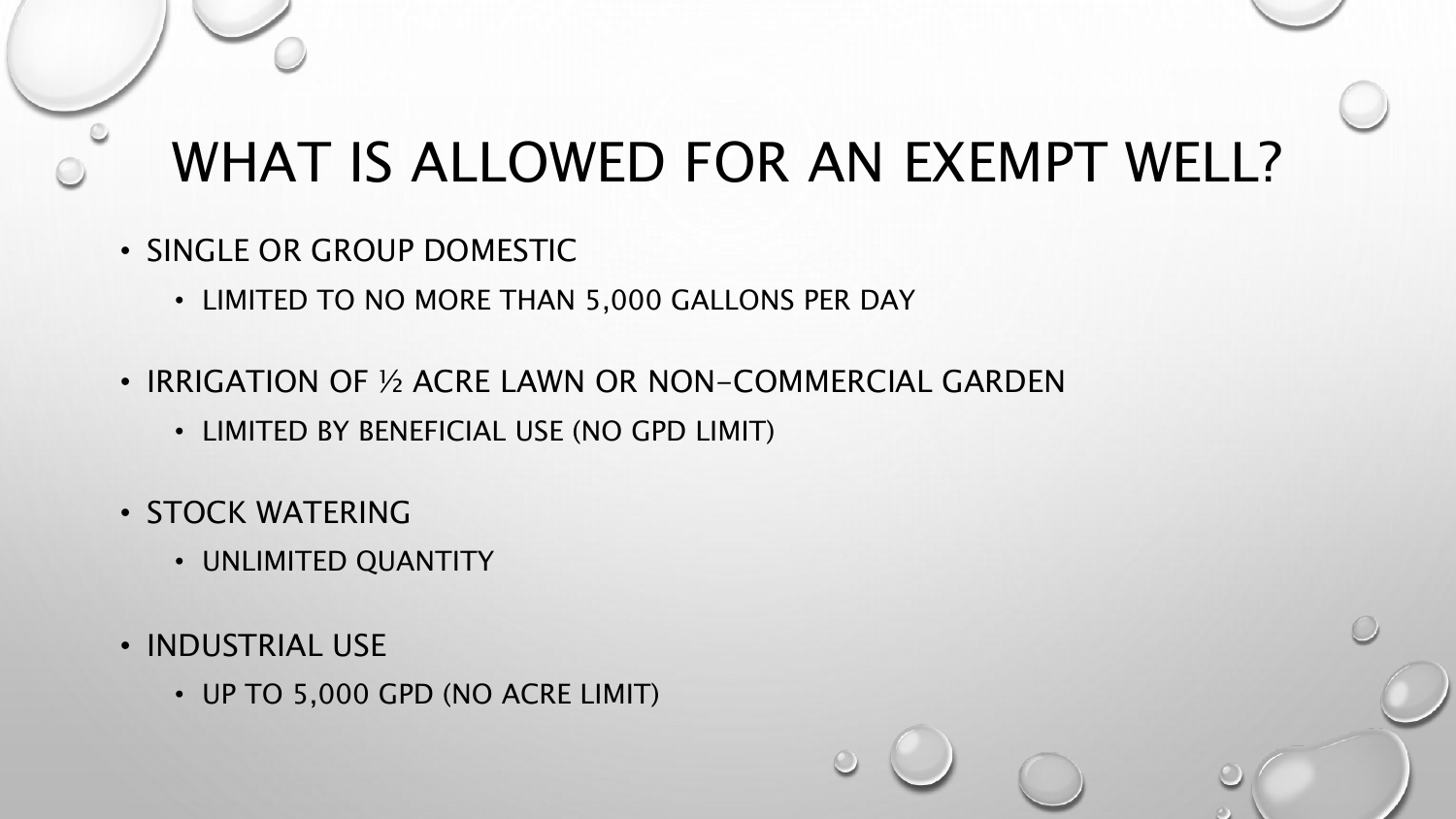#### EXEMPT WELL WATER USE

- DOMESTIC OR INDUSTRIAL 5,000 GPD
	- $\cdot$  = 3.47 GALLONS PER MINUTE
	- $\cdot$  = .0077 CUBIC FEET PER SECOND
	- $\cdot$  = 5.6 ACRE-FEET PER YEAR
- IRRIGATION OF ½ ACRE LAWN OR NON-COMMERCIAL GARDEN-QUANTITY LIMITED BY BENEFICIAL USE
	- E.G., WATER DUTY 4 AF/A  $= 2$  AF/YR FOR  $\frac{1}{2}$  ACRE
	- IRRIGATION SEASON IS MAY- SEPT  $15 = 138$  DAYS
	- 0.015 AF/DAY = .007 CUBIC FEET PER SECOND OR 3.28 GPM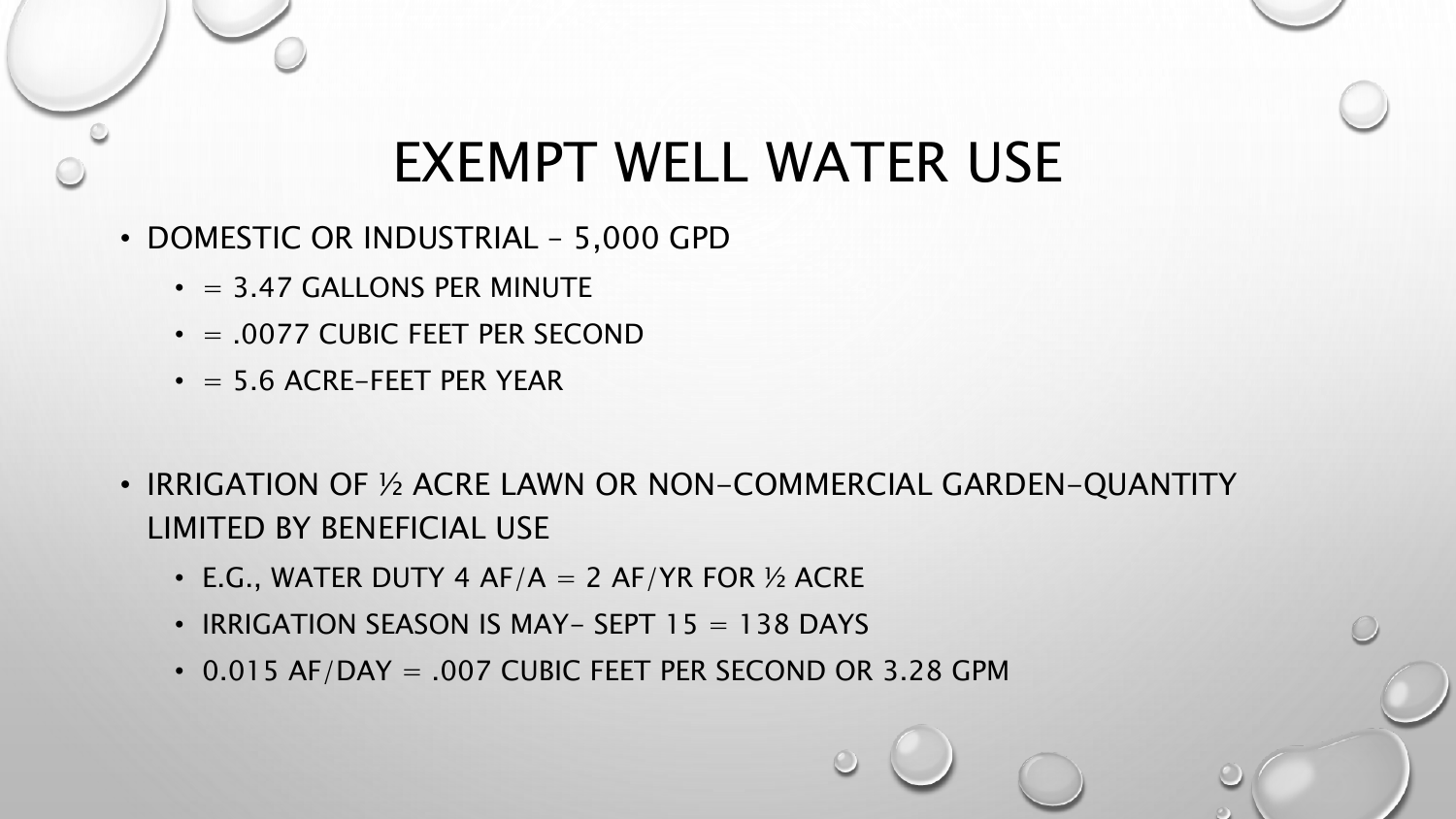# USE AND MISUSE OF EXEMPT WELLS

- THE GO-TO SOLUTION IN AN ERA WHEN WATER RIGHTS ARE DIFFICULT TO COME BY AND APPLICATIONS ARE PROCESSED VERY SLOWLY.
- CAMPBELL V. GWINN PUT THE BRAKES ON DEVELOPERS USING EXEMPT WELLS -DEVELOPMENT RESTRICTED TO ONE EXEMPT WITHDRAWAL TO SERVE ALL LOTS.
- KITTITAS CASE PUT THE SPOTLIGHT ON IMPAIRMENT OF SENIOR WATER RIGHTS BY RAMPANT USE OF EXEMPT WELLS – RESULTED IN REQUIRED MITIGATION FOR NEW EXEMPT WELLS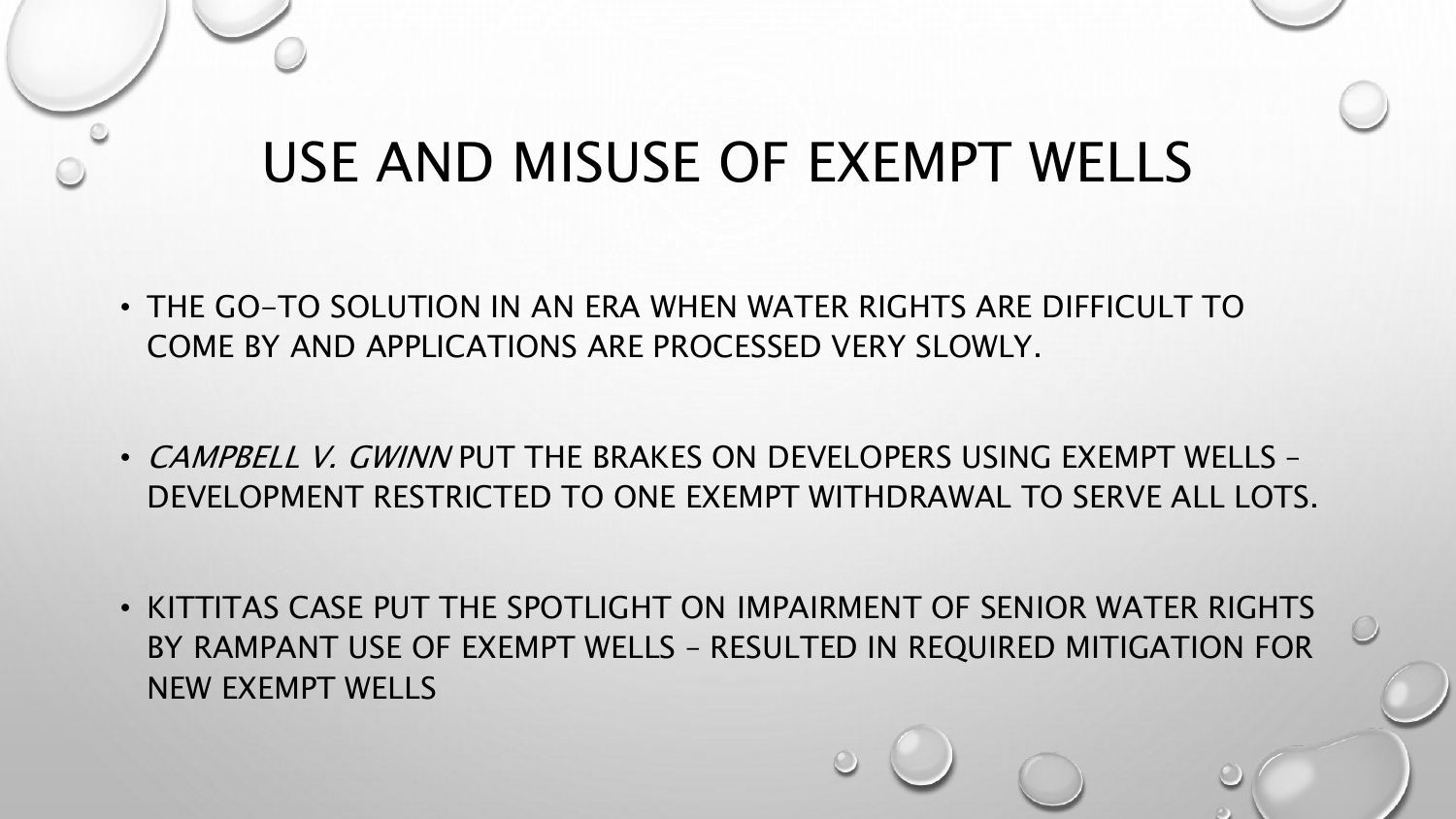# THE METHOW RULE

- ENACTED IN 1976 LOCAL OVERLAY TO GENERAL STATE LAW
	- BASE FLOWS
	- SEVEN REACHES
	- CLOSED BASINS
	- 2 CFS RESERVATION FOR SINGLE DOMESTIC AND STOCK WATER OF HIGHER PRIORITY THAN BASE FLOW PUBLIC WATER SUPPLY, IRRIGATION AND "OTHER USES"
	- ADMINISTRATIVE RULE CREATED BY ECOLOGY
- ISSUES:
	- WHAT DOES THE METHOW RULE MEAN? NOT EVEN ECOLOGY IS CERTAIN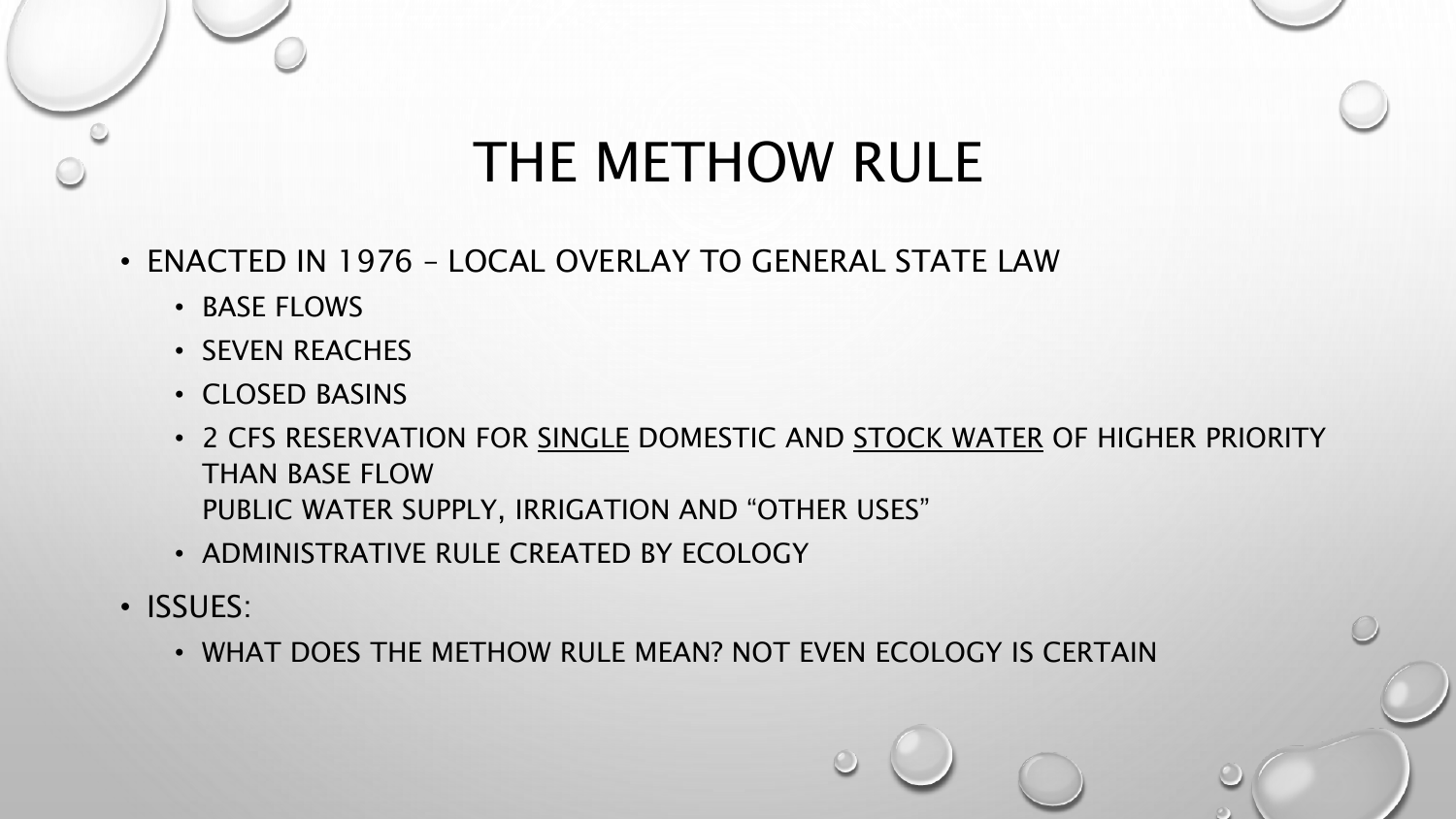### HIRST V. WHATCOM COUNTY

• UNEQUIVOCALLY PUT THE BURDEN ON COUNTIES RE USE OF EXEMPT WELLS FOR BUILDING PERMITS, SUBDIVISIONS, ETC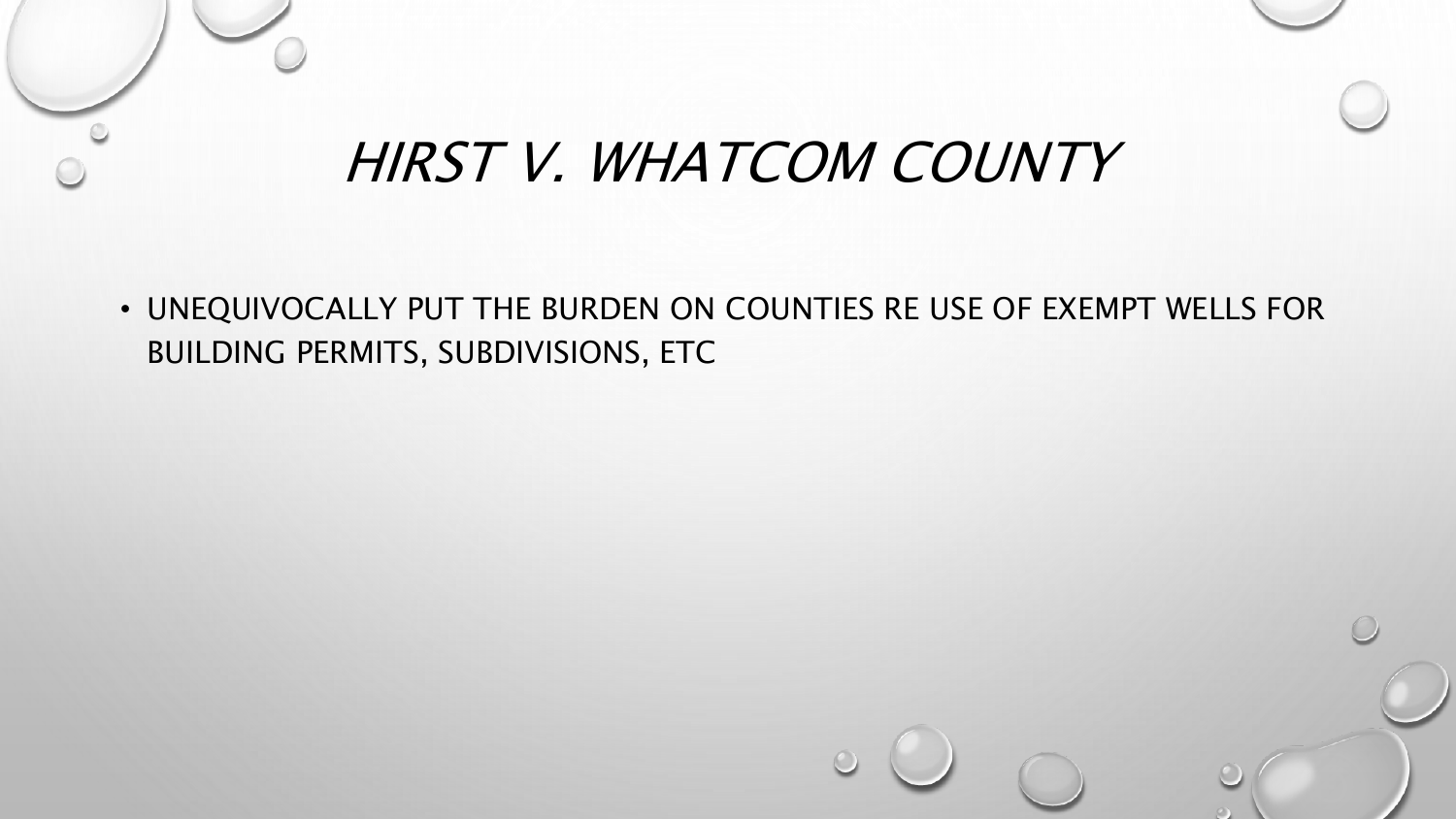# WHAT DOES IT ALL MEAN?

- COUNTY HAS TO MAKE A LEGAL WATER AVAILABILITY DECISION AND INTERPRET THE METHOW RULE – REQUIRES CLOSE COORDINATION WITH ECOLOGY
- EACH COUNTY IS TAKING DIFFERENT APPROACH
- ECOLOGY IS LOOKING INTO WHAT THE METHOW RULE REQUIRES MANY UNANSWERED QUESTIONS
- COURT CASES COULD PUSH THE ISSUES
	- SINGLE DOMESTIC
	- CLOSED BASIN BOUNDARIES
	- RESERVATION